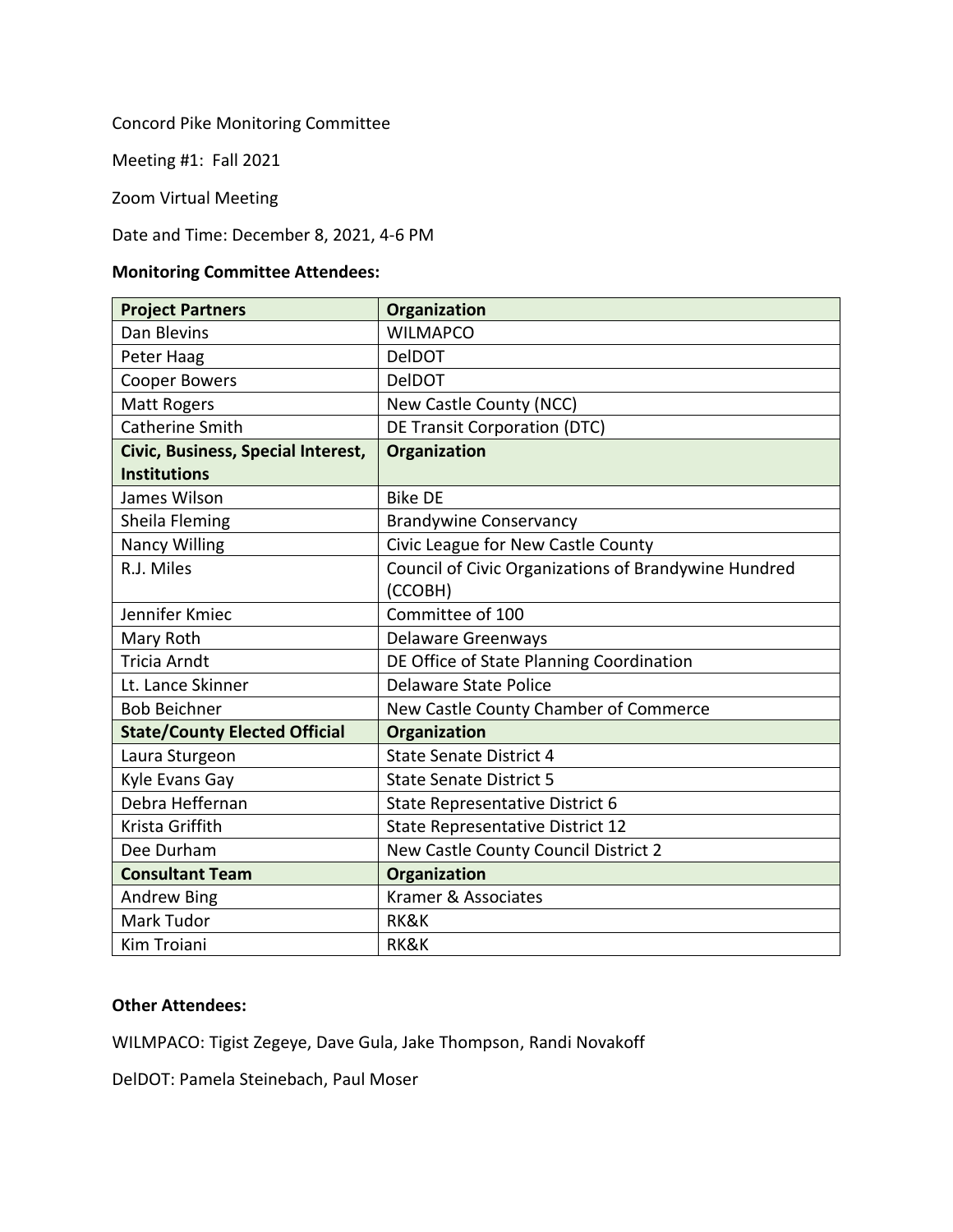New Castle County (NCC): Andrea Trabelsi, Owen Robatino, Chris Counihan

32 Members of the Public

## **Meeting Summary:**

- Andrew Bing introduced the Consultant Team, Project Partners, State/County Elected Officials, and Civic, Business, Special Interest, Institutions.
- Committee Members introduced themselves and provided a short statement on why the committee is important to them.
- Andrew Bring provided an overview of the Monitoring Committee that included the purpose, role, and expectations of the Monitoring Committee.
- Mark Tudor presented on the Concord Pike Master Plan, dated September 2020 and found on the project website [www.wilmapco.org/202-2/](http://www.wilmapco.org/202-2/)
- Mark Tudor asked the Project Partners to provide an update of what has been worked on since the Master Plan.
	- Dan Blevins, WILMAPCO, noted the importance of the Committee so there can be a continuous dialogue with the community to implement the plan.
	- Dan Blevins also noted that WILMAPCO's is working on its Long Range Plan.
	- Matthew Rogers, New Castle County, noted an effort being led by Councilwoman Durham with the Department of Economic Development and Land Use. The COVID Recovery Project for the Concord Pike area is slated to be complete by the end of this calendar year. This initiative is looking to provide land use recommendations for implementation moving forward.
	- Matthew also noted the active update to the NCC Comprehensive Plan and announced the In-person Winter Forum (December 9<sup>th</sup>, 67 Reed Way) and Virtual Winter Forum (December 15<sup>th</sup>) and shared the link within the chat box, [NCC2050.NewCastleDE.gov.](https://ncc2050-nccde.hub.arcgis.com/)
	- Cooper Bowers, DelDOT, noted the upcoming Virtual Public Meeting for the Restore the Corridor Project for I-95, that is planned for Tuesday, December 14<sup>th</sup>, at 6 PM and shared the link within the chat box, [restorethecorridor.com.](https://restorethecorridor.com/)
	- Cathy Smith, DART, noted the DART First State virtual public hearing workshop that is being held later in the evening and encouraged participation to provide transit comments.
	- Mark Tudor noted the December 2nd virtual workshop *Designing Delaware Intersections for People,* and the ideas shared at the workshop of improvements for the nominated Concord Pike intersection at Silverside Rd and Garden of Eden Rd, along with the intersection of Concord Pike with Mt. Lebanon Rd.
	- James Wilson, Bike DE, noted that out of the dozens of intersections that were nominated they were pleased that the Concord Pike intersections were chosen.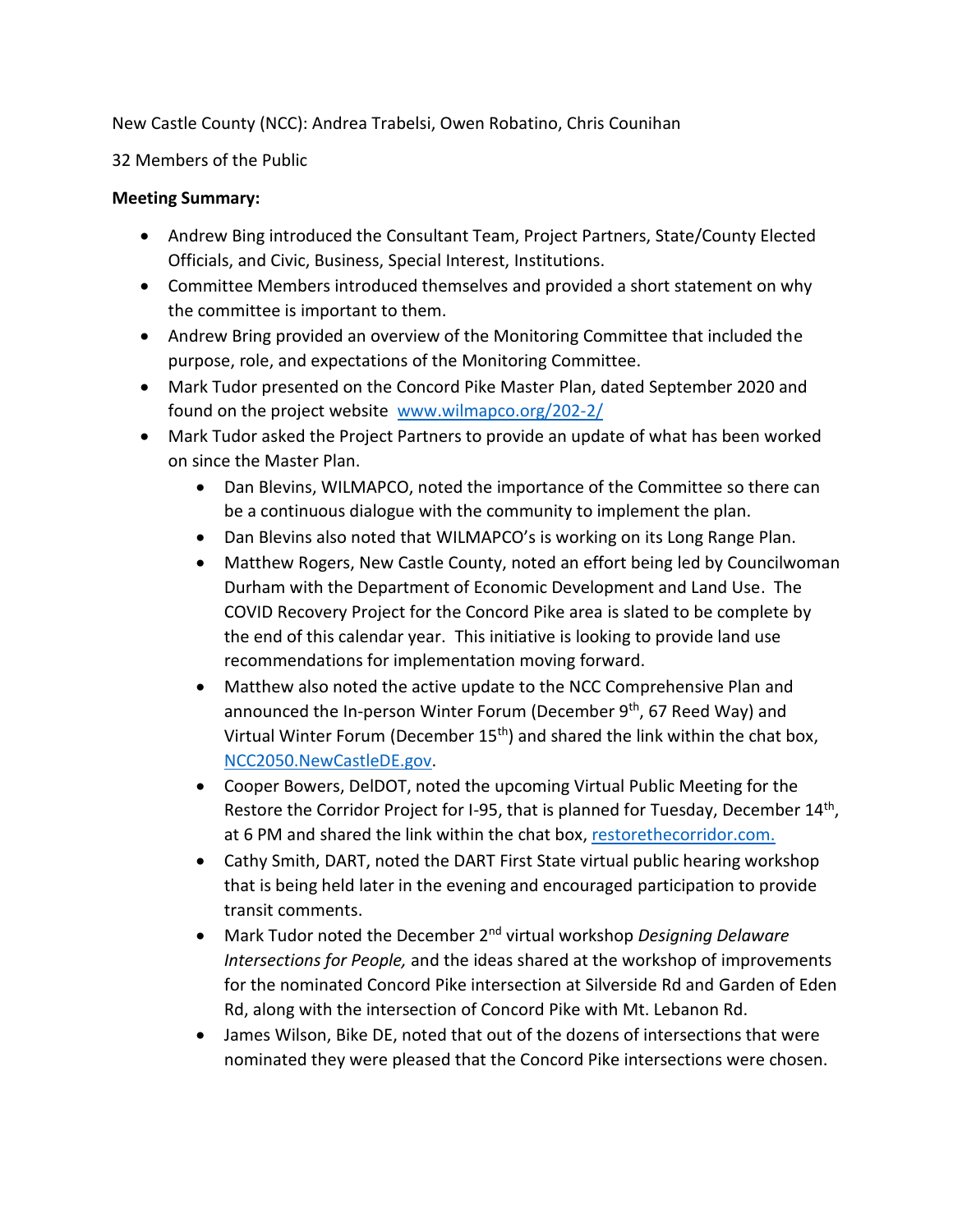- Andrew Bing introduced the homework assignment and called upon committee members to offer their priorities in terms of recommendations of the Master Plan.
	- James Wilson, Bike DE (speaking)
		- Development of properties that are immediately adjacent to the corridor.
			- Noted that DE has the second highest per capita pedestrian fatality rate in America.
		- Corridor redevelopment does not include additional, uncontrolled, midblock pedestrian crossings.
		- Expansion of low stress bicycle network.
	- James Wilson, Bike DE (chat)
		- Assuming that significant traffic calming of Concord Pike is not on the table, all new development adjacent to the corridor should be carefully designed so that the development does NOT generate additional uncontrolled mid-block pedestrian crossings.
		- Assuming that significant traffic calming of Concord Pike is not on the table, reduction in direct access of adjacent properties to the corridor where such reduced access can constrain uncontrolled pedestrian crossings at mid-block locations.
		- Expansion of the low stress bicycle network.
	- Shelia Fleming, Brandywine Conservancy
		- Top priority, Multi-way Concept Project, between Beaver Valley Rd and Rocky Run Blvd.
		- Bike-Ped projects, East-West Connection multi-use path, Ebright Rd to Ramsey rd.
		- Brandywine Creek State Park, Garden of Eden Rd-bike lanes, getting east west connections to the recreational, open-space facilities.
	- Nancy Willing, Civic League for New Castle County
		- Identity and Gateway work
		- Safe ped and bike crossing
		- Signage and wayfinding to public natural areas nearby
	- R.J. Miles, CCOBH
		- Congestion and Traffic
			- Challenges with 202 being a hybrid (major and local connector)
		- Master Plan Solution is well balanced
			- Highway to move traffic north to south while providing quality of life for people trying to travel within the community.
	- Jennifer Kmiec, Committee of 100
		- Mixed use infill development that in the plan to enhance the attractiveness of the corridor
			- Strip malls are not attractive and need upgraded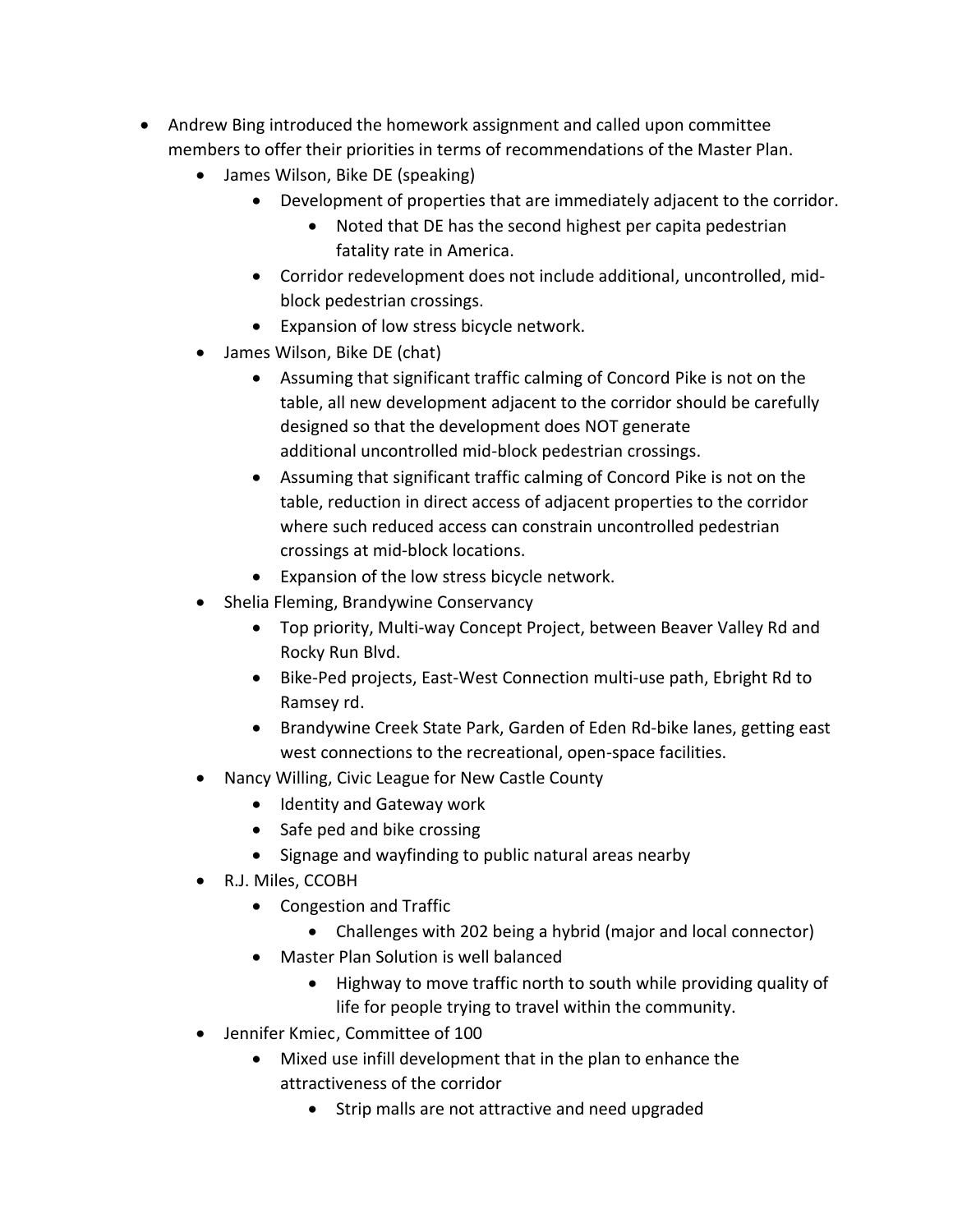- Bike-Ped connectivity
- Mary Roth, DE Greenways
	- Redevelopment projects are priority
	- Connections to existing trail network
	- North-South connection to Shipley Rd
	- Wayfinding is low hanging fruit
- Tricia Arndt, DE Office of State Planning Coordination
	- Improving bike and ped linkages between the neighborhoods and commercial development
	- Recreational opportunities to promote a healthier way for folks to travel
	- Greenspace preservation and expansion streetscape and BMPs along corridor
- Lt. Lance Skinner, Delaware State Police
	- Improvement of pedestrian crossings on Delaware roadways and appreciate the focus in this area
		- Troop 1 has really focused in the area throughout 2021 with over 500 Proactive traffic summons issued outside of verbal/written warnings.
		- 47 summons were issues for pedestrian violations.
		- These also are outside of educational contacts throughout the year where a summons would not be issued.
	- Bicycle connections throughout the corridor.
- Bob Beichner, New Castle County Chamber of Commerce
	- Responsible infill development; creation mixed use amenities
	- Safety frightening that we are second in leading this nation's pedestrian fatalities.
- Dee Durham, New Castle County Council District 2
	- From transportation side of things, bike-ped network off 202
	- Intersections at Independence Mall, Silverside Rd, and Mt. Lebanon Rd.
		- Bike DE Rally Mt. Lebanon Rd. Proposal could be implemented quickly and make a huge difference
	- Wayfinding/Signage Study
- Laura Sturgeon, State Senate District 4
	- 202 from Murphy Road and new avenue north that is being built
		- Residents of Edenridge, Tavistock, Woodbrook, and Sharpley, could walk to many places on 202 (grocery store, Simon eye, restaurants); a lot you could do without getting in car
		- Not walker friendly, no consistent sidewalks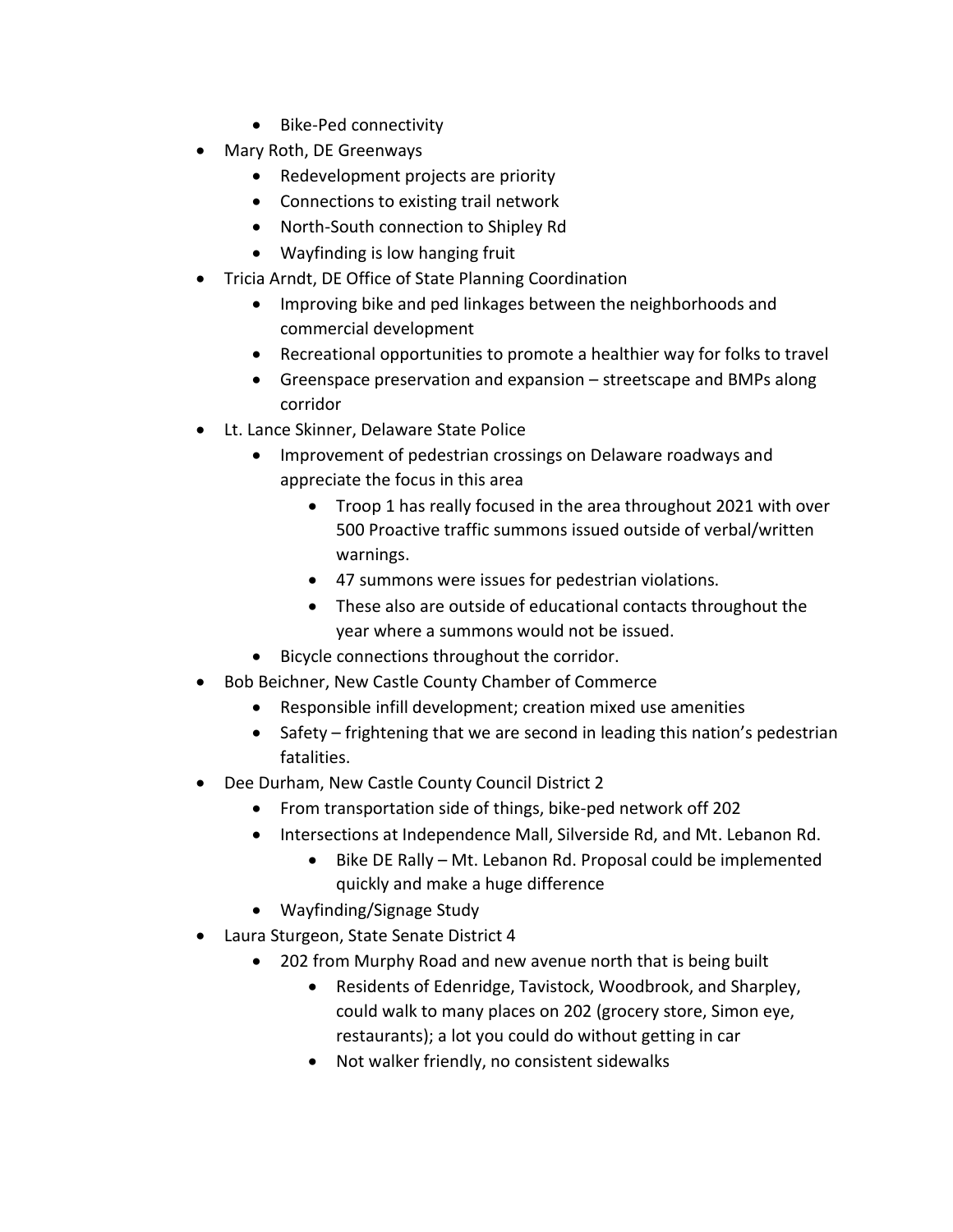- Create a pedestrian way through parking lot so pedestrians know they are welcome to walk
- Neighborhoods are not well lit for walking at night
- Trees to provide a sense of a protective barrier between 202 and walkways
- Kyle Evans Gay, State Senate District 5
	- Integrity of neighborhoods; traffic patterns are not creeping into neighborhoods
	- Pedestrian safety
- Debra Heffernan, State Representative District 6
	- Highest priority for the Concord Pike area is safety for pedestrians, bikers, and cars.
	- Represent neighborhoods that are near Concord and would like traffic to not cut through neighborhoods to save time. And that is something that a lot of people do.
- Krista Griffith, State Representative District 12
	- Walkability-bikeability across 202 for neighborhoods to access one another.
		- Many wonderful resources in this area and connections can be made to the beautiful neighborhoods in a safe and efficient manner.
	- Protect the integrity of neighborhoods.
		- I live in Fairfax. The entrance, which is a public entrance roadway maintained by DelDOT, looks horrible, like you drive into our neighborhood and the roads in bad shape, the turning in and out is in bad shape. People cut through
		- The West Side has done a much better job in terms of managing the traffic that goes into those internal neighborhoods.
		- The East Side also deserves that same treatment so that you're not just getting cut in traffic at each street. The roads deteriorate quickly. They cost a lot to repave.
	- Need a consistent, redevelopment approach to neighborhoods.
		- In the past there has been a hodge podge type of development scheme
		- Now we're dealing with aging properties, many of which are vacant or partially filled, and it just does not have an attractive look.
- Andrew Bing wrapped up the homework assignment and noted to the Monitoring Committee that public comments are being accepted and will be accepted through chat at the end of the meeting.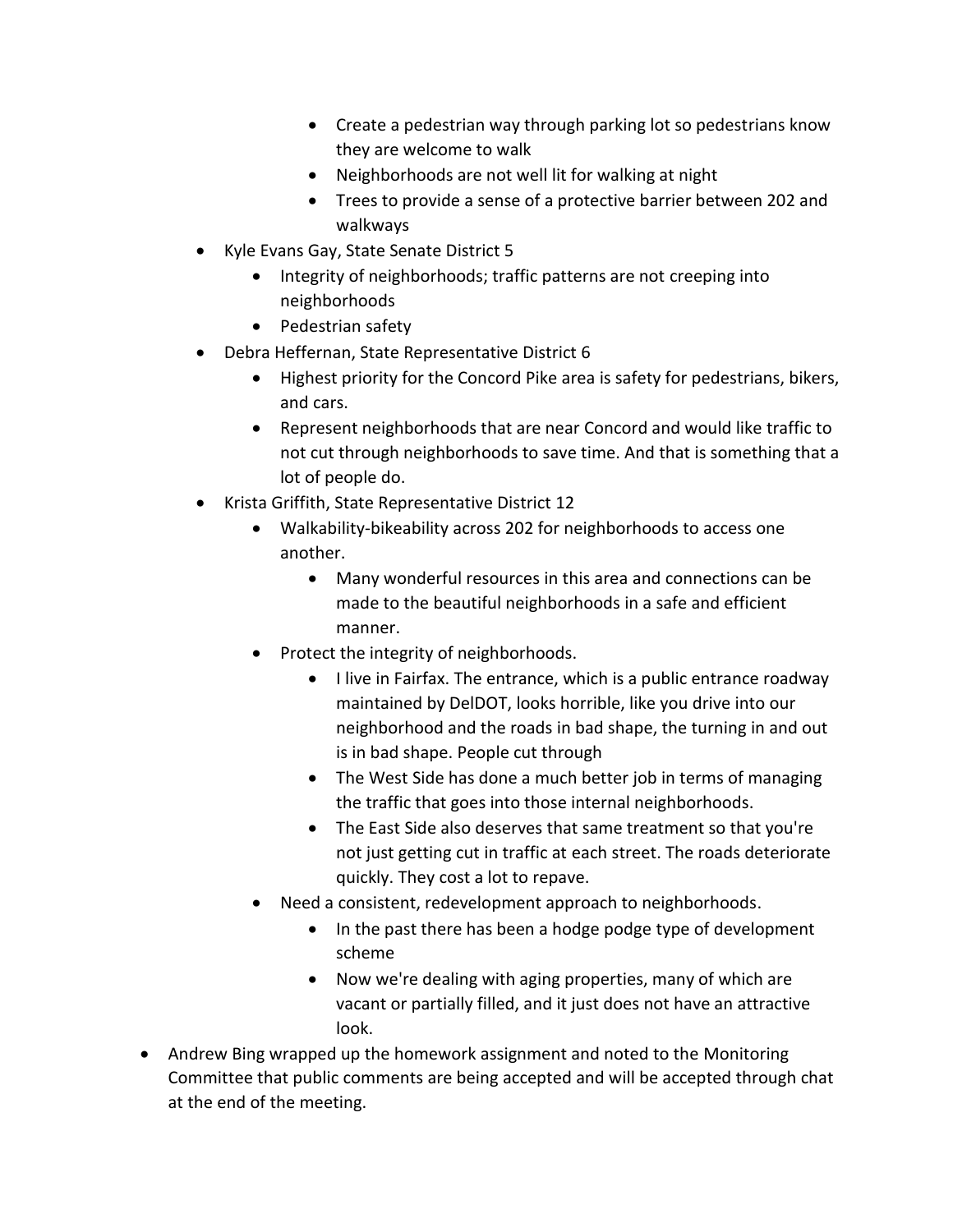- Andrew also noted that another way to get the public involved is for committee members to be liaisons with the public.
- He also noted that as projects move forward, there will be a public outreach process as part of each of the projects.
- Mark Tudor introduced Paul Moser, Engineer III, DelDOT Local Systems Improvement, to discuss Level of Traffic Stress
- Paul Moser presented on Level of Traffic Stress, referencing a PowerPoint presentation titled Bicycle Network Modeling
	- Paul provided an overview of the study area that was used in the modeling, an explanation of Level of Traffic Stress, the project concept development process, the low stress cycling grid concept, modeling methodology, the top 10 standalone projects, and scenario modeling.
	- No questions were asked at the end of Paul's presentation.
- Mark Tudor presented on the approach of the implementation of major transportation and land use recommendations and bicycle and pedestrian improvements, as noted in the Master Plan.
- Mark Tudor noted to the group that there will be a project tracking matrix developed to track progress of the Master Plan recommendations.
- Andrew Bing transitioned by asking if there were any questions of the Monitoring Committee:
	- R.J. Miles asked if the monitoring committee is "hitched to the wagon" to the Master Plan? If so, the Master Plan has not been adopted by the County Council and when would that need to happen to be in the "tool box" for the Monitoring Committee to execute.
		- Dan Blevins responded that the Master Plan has been adopted by the WILMAPCO council, so it is considered an adopted plan.
		- Dan noted how the Master Plan fits within the updates to the New Castle County Comprehensive Plan that is in process.
	- Dee Durham, wanted to be sure that the Mt. Lebanon Road intersection was on the list of priorities and Paul Moser confirmed that it was a priority project.
	- Dee noted Mark's implementation slide from 3-8 years mentions "transit to US322 and the Stateline" and that the priority should be transit service within the corridor area and locally.
	- Dee also echoed R.J. Miles sentiment that that although the Master Plan has been approved by WILMAPCO, as far as land use goes, New Castle County has not approved the master plan.
- Andrew Bing asked if there were any questions of the public:
	- Dean Griffin, noted that something that could be implementable in the early process of less than three years, would be to add signage at the entrances of 202